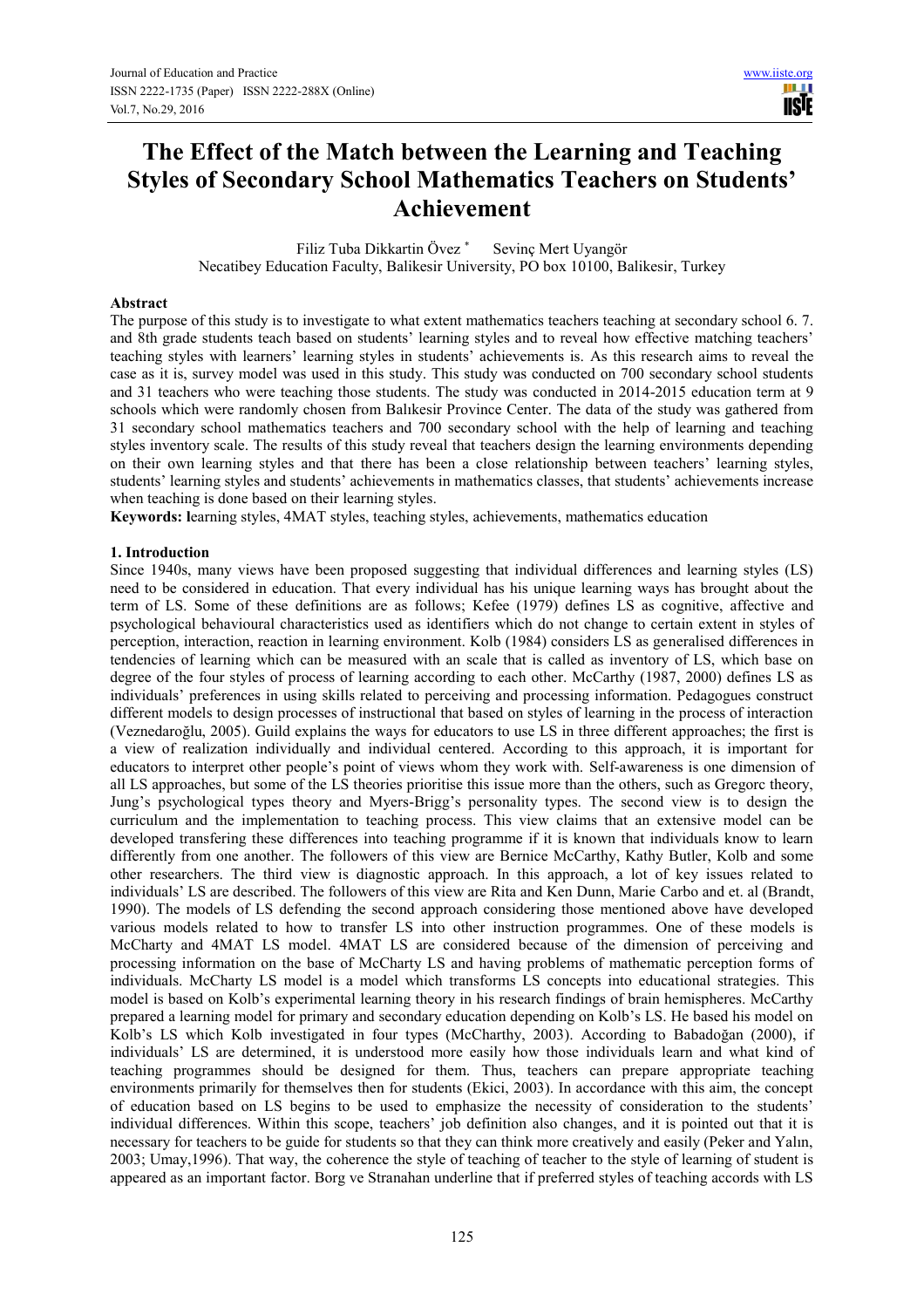of learners, students achievements increase accordingly. The studies carried out in the field to compare and contrast LS and teaching style (TS) suggest that if the match between teachers' TS and students' LS is high, students' academic achievements also increase accordingly. Besides, these studies also suggest that if teachers' TS match with students' LS, more positive attitudes are obtained (Baleghizadeh, & Shakouri, 2015; Chafee, 2012; Chen & Ford, 2001; Felder,1995; Gilakjani, 2012; Hsieh, Jang, Hwang, & Chen, 2011; Kinshuk, Liu & Graf, 2009; Spoon,1998; Stitt-Gohdes, 2003; Vaseghi, Ramezani & Gholami, 2012; Visser& McChlery, 2006). When we consider the results of the studies carried out in the field, it is suggested to be necessary for teachers to be aware of students' individual differences and their LS in teaching and learning environments. When we consider that Turkey is well below the international averages, the following questions come to people's mind, such as to what extent teachers take students' LS into consideration, and what the effects of such teaching are on students' achievement. Accordingly, the purpose of this study is to investigate the effects of matching TS of teachers that are teaching at secondary school 6. 7. and 8th grade students with learners' LS to students'achievement. The following research questions have been addressed to this study.

- i. To what extent do secondary school mathematics teachers implement an instruction in accordance with students' LS?
- ii. Is the instruction implementation of degree of teachers based on students' LS significantly different depending on their LS?
- iii. Do teachers' degree of instruction implementation based on learners' LS and learners' LS significantly predict to students' academic achievements in Mathematics?
- iv. Are students' academic achievements in Mathematics significantly different depending on the common effect of students' LS and teachers' TS?
- v. Is there any significant difference between teachers' TS and students' academic achievements in Mathematics whose LS match or do not match with those of teachers?

# **2. Method**

#### 2.1 Study Group

As this research aims to reveal the case as it is, survey model was used in this study. This study was conducted on 700 secondary school students and 31 teachers who were teaching those students. The study was conducted in 2014-2015 education term at 9 schools which were randomly chosen from Balıkesir Province Center. 168 of the participants are 6. grade students, 286 of them were 7th grade students and 246 of them were 8th grade students.

# 2.2 Evaluation Tools and Data Analysis

The data of the study was gathered from 31 secondary school mathematics teachers and 700 secondary school students in 2014-2015 education year with the help of implementation of the scale of LS and TS. On the purpose of determining to teachers' and students' LS, Kolb LS Inventory (ÖSE) whose feasibility in Turkey has been proved by Aşkar and Akkoyunlu (1993), which consists of 12 items were conducted on primary school students and their mathematics teachers. According to this style, individuals perceive information by thinking or feeling and process by watching or doing it. Kolb (1984) research LS into four types as changer, assimilator, eluter and establisher. McCarthy designed a learning model for primary and secondary education by changing slightly to Kolb's theory. The model is based on LS researched into four types. As a result of his investigation, McCarthy classifies LS by Type I learners (imaginary students), Type II learners (analytic learners), Type III Learners (Common sense Learners), Type IV learners (Dynamic learners) (McCharthy,2003). On the purpose of identifing to what extent secondary school mathematics teachers implement an instruction based on students' LS, a scale of determination to instruction degree based on LS developed by Peker, Mirasyedioğlu and Yalın (2003) was used in this study. The reliability coefficient of the study was found to be  $\alpha=0.97$ . The responses given to the items in this scale were graded as "always=5", "often=4", "sometimes=3", "very little=2", "none=1". To reveal the relationship between the LS of the teachers and the degree of instruction implementation based on students' LS, students were requested to evaluate their mathematics teachers by using the scale of determination to instruction degree based on LS. With the average of the scores obtained 53 item scales, mathematics teachers' A1 scores related to the degree of implementing appropriate instruction for Type I learners, A2 scores related to the degree of implementing appropriate instruction for Type II learners, A3 scores related to the degree of implementing appropriate instruction for Type III learners and A4 scores related to the degree of implementing appropriate instruction for Type IV students were obtained. In addition to this, so as to identify to what extent secondary school mathematics teachers implement instruction appropriate to LS in their classes, each teacher was evaluated by the students who they taught, and using the average of the data obtained with the help of this evaluation, which LS considered to be appropriate to instruction by teachers "all the time" were determined and this instruction implemented according to these LS was accepted as dominant TS of the teacher. In the analysis of the data, SPSS package programme was used. To come up with a response to the first research question of this study, frequency (f), percentages (%) and arithmetical means were calculated and the obtained data was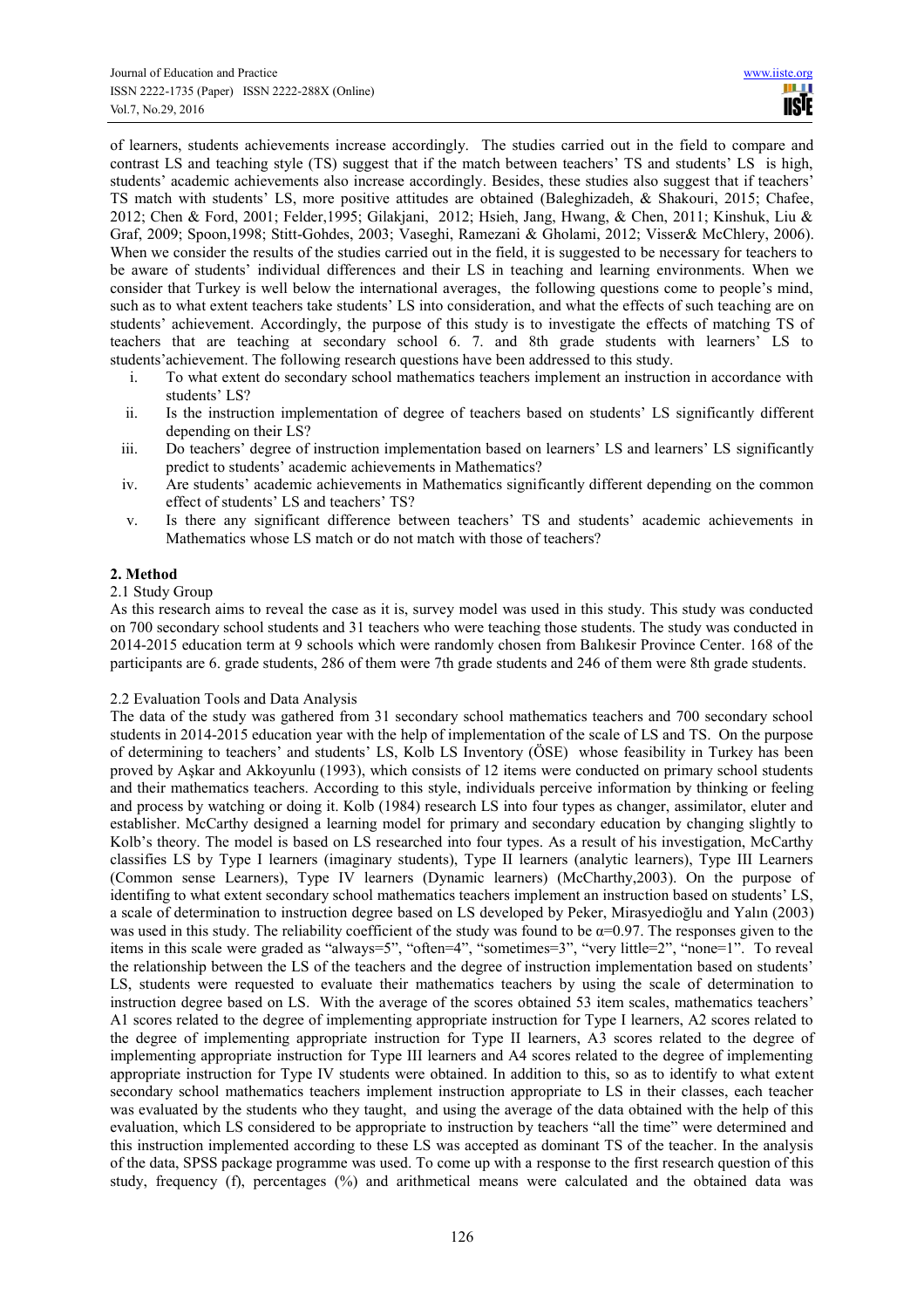descriptively evaluated. For the second reseach question of this study, multivariate analysis of variance (Manova) was used, and for the fourth research question, two-factor Anova was used, for the fifth research question, t-test was used. Stepwise multi analysis was used for the third research question of this study to reveal whether the degree of instruction implementation based on teachers' LS and students' LS significantly predicts students' academic achievements or not. The dependent variable in regression analysis is "mathematics course's academic achievements" (AA), the independent variables are teachers' scores for implementing instruction appropriate to teachers' LS. The (DA1) score related to the degrees of implementing instruction appropriate to Type I learners, the (DA2) score related to the degrees of implementing instruction appropriate to Type II learners, the (DA3) score related to the degrees of implementing instruction appropriate to Type III learners, the (DA4) score related to the degrees of implementing instruction appropriate to Type IV learners are continuous variables and learners' LS which are discrete variables are all grouped into four categories (Type I, Type II, Type III, Type IV). The LS are included in regression analysis coding it as "dummy variable".

# **3. Findings and Discussion**

3.1 Study Group Findings Related to What Extent Secondary School Mathematics Teachers Implement The İnstruction Appropriate to Students' LS

So as to identify to what extent secondary school mathematics teachers implement the instruction appropriate to students' LS, teachers' LS have been revealed with the use of the findings obtained from "the scale of learning style" carried out on teachers and the scale of determination to instruction degree based on mathematic teachers' LS carried out on students. Besides, the aritmetical mean ranges of data related to what extend teachers implement the instruction appropriate to teachers' LS are as; 1,00-1,80; which means "never apply"; 1,81-2,60; which means "sometimes applies", 2,61-3,40 which means "rarely applies", 3,41-4,20; which means "often applies", 4,21-5,00 which means "always applies". The data obtained in relation to the degrees of mathematics teachers of implementing the instruction appropriate to LS is given in Table 1.

Table 1. The frequency and precentage values related to the degrees of mathematics teachers implement the instruction based on LS.

| Type     | Never<br>implement |               | Very<br>few<br>implements |      | Occasionally<br>implements |               | Often<br>implements |      | Always<br>implements |      |
|----------|--------------------|---------------|---------------------------|------|----------------------------|---------------|---------------------|------|----------------------|------|
|          |                    | $\frac{0}{0}$ |                           | $\%$ |                            | $\frac{0}{0}$ |                     | $\%$ |                      | $\%$ |
| Type I   | 190                | 27.1          | 217                       | 31   | 227                        | 32.4          | 50                  | 7.1  | 16                   | 2.3  |
| Type II  | 79                 | 11.3          | 142                       | 20.3 | 223                        | 31.9          | 179                 | 25.6 | 77                   | 11.0 |
| Type III | 60                 | 8.6           | 121                       | 17.3 | 102                        | 14.6          | 197                 | 28.1 | 220                  | 31.4 |
| Type IV  | 141                | 20.1          | 213                       | 30.4 | 228                        | 32.6          | 92                  | 13.1 | 26                   | 3.7  |

The role of teacher implementing the instruction appropriate to Type I learners is to associate the meaning with the content. In other words, teachers are those who combine the meaning. Teachers seem to be responsible for building relationship between students' life experiences with the content of the course within the classroom setting, for showing respect to students' personal differences, also for showing respect to personal differences among teachers. According to the percentage frequency results suggesting about to what extent teachers implement the instruction appropriate to Type I, 2.3% of the teachers always implement such instruction, 27,4 % of them never apply, and 32,4% of them sometimes apply. Besides, the data obtained with this study suggests that as teacher are solving problems, it is not often for teachers to let students discuss about problems, to request students to visualize the given proglem in their minds to come up with a solution to the given problem. These results show parallelism with those of Peker et. al. (2003). The role of the teachers on implementing the instruction appropriate to Type II learners is to be the teaching leaders in the classes. In other words, teachers are those who build and manage relationship between the structured course subject and conceptualized information unit with meaningful relationships. The frequency results related to what extent teachers implement the instruction appropriate to Type II suggest that 11% of the teachers always implement such instructions, 11,3% of them never implement such instructions, and 25,6% of them often implement and 31,9% of them sometimes implement such instructions. When the obtained data was examined, the item which has the highest average is that "demands us to know what we learn"  $(X=4.11)$ . The item which has the lowest average is "as students are taught, he uses visual and audial aids"  $(X=1.28)$ . Besides, the items suggesting that " focuses on the logic of a theory rather than its implementation"  $(X=2.37)$ . On the other hand, Type II learners learn evaluating the accuracy of the learned thing, thought experience and by thinking. Students are those who give significance to systematic thinking, who dig into details and maximize it. The teaching which is not conducted considering this reality may lead positive attitudes, which may then lead decrase in achievement. Considering the data obtained with this study, it can be suggested that the teaching practices appropriate to Type II learners is not conducted sufficiently. The role of the teachers implementing the instructions appropriate to Type II learners are to be supportive and responsible for application. In other words, teachers play a leading role in developing students basic skills, in facilitating, in description of the material to be learned and in the use of and in the combining of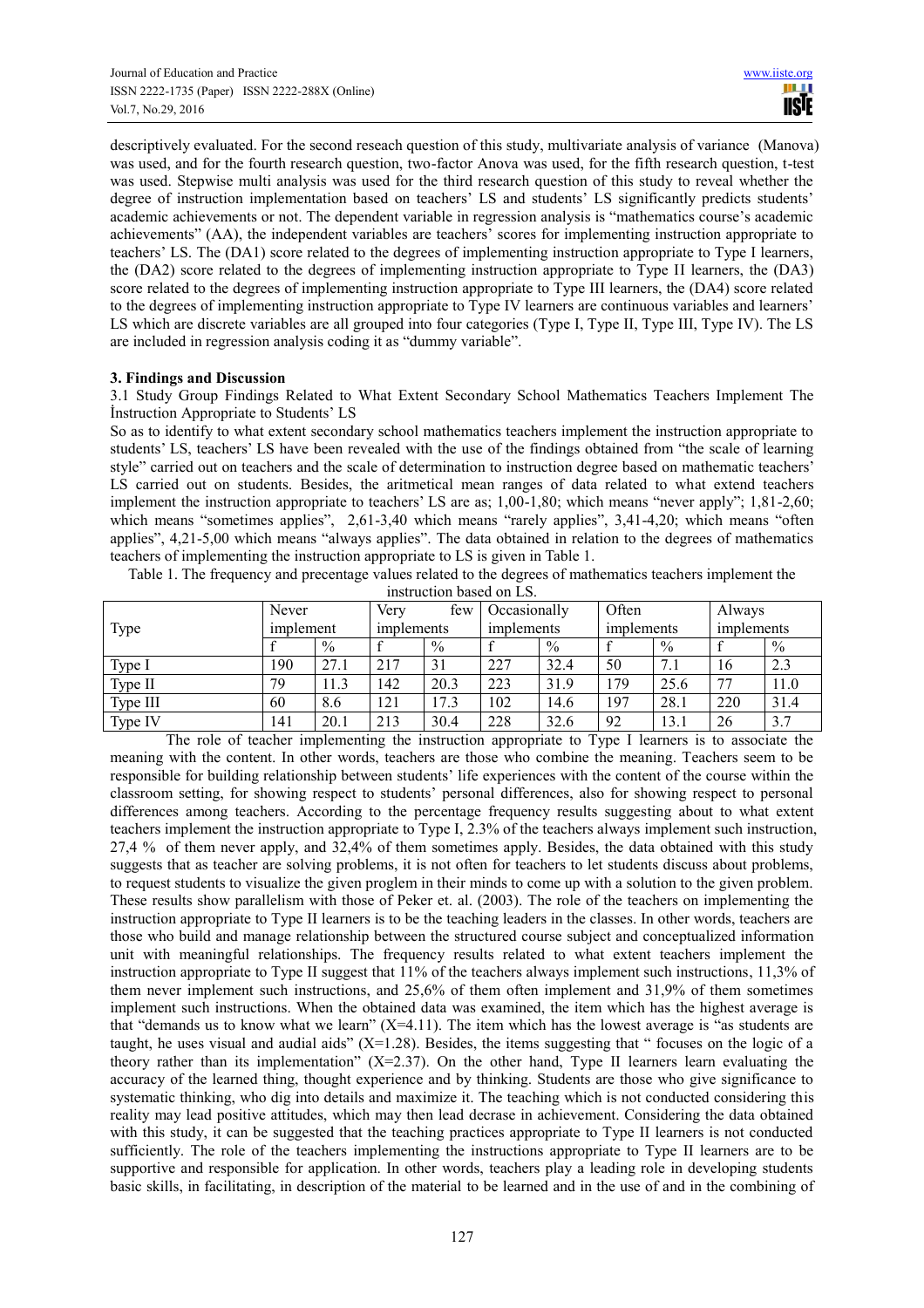the material to be learned. The frequency results related to what extent teachers implement the instruction appropriate to Type III suggest that 31,4% of the teachers always implement such instruction, 8,6% of them never implement, and 28,1% of them often implement and 17,3% of them rarely implement. When we examine the data, it was found that teachers most often conduct their teaching appropriate to Type III learners. The item which has the highest average is "demands students to be active in the third quarter of the class"  $(X=4.27)$ . The item which has the lowest average is "assigns the type of activities into which we can add something from us" (X=2.06). however, Type III learners learn evaluating if what they have encountered is feasible or not and by thinking through their life experiences. They are the type of students who combine theory and practice. Learning can be then achieved if such learning experiences are offered to students and if necessary within class activities are conducted. On the other hand, the item which was found to be the least implemented one is "Before giving the solutions of the questions which they assigned us to do, they demand us to come up with solutions". That shows parallelism with that of Peker et. al (2003). The role of the teachers who implement the instruction appropriate to Type IV learners is to help them create more choices. In other words, teachers are those who monitor students' personal discoveries, regulate students' sharings, encourage students to use learning in different dimensions, respect students' original views (Bıkmaz, 2002; McCharty,2000). The pertentage frequency results related to what extent teachers implement the instruction appropriate to Type IV learners suggest that 3,7% of the teachers always conduct such instruction, 20,1% of them never implement and 13,1% of them often implement and 30,4% rarely implement. The item which has the highest average is " helps us to learn trial and error method"  $(X=3.71)$ . The item with the lowest average is "as teaching a new concept, it helps us to learn by doing and sensing (X=1.57).On the other hand, Type IV learners are good at synthesizing in difficult conditions, compliant with changes, and they can draw logical conclusions when there is no logical reasons, they can solve problems with their instinct. Schools are boring places for those learners (McCharty, 2003). When we examine the data, it is found that teachers teach least to Type I learners and then Type IV learners come. For a good rapport between students and teachers, it is necessary for teacher to bring into classrom new teaching methods speaking to four type of learners. With the help of this, schools will not be boring places for students no more, and they will be able to meet their needs. When the data are analysed, it is seen that teachers show the least tendency to Type I and IV learners. In spite of that, that being less degree of teachers implementing the instruction directed to Type IV learners than those of other types is remarkable.

3.2 The Findings Related to The İnvestigation Of Teachers' LS and the Amount of Teaching Conducted Based on LS

So as to reveal if there is a meaningful relationship between teachers' LS and the amount of teaching that they conduct based on LS, the obtained data with this study was evaluated with the use of one way Manova test. 6,5% of the teachers whose LS have been determined were found to be Type I learners, 16,1% of them were found to be Type II learners, 64,5% of them were found to be Type III learners and 12,9% of them were found to be Type IV. The vast majority of the teacher participants in this study was found to be Type III learning, which is very eye-cathing result. The Manova test results which was carried out so as to reveal if the scores obtained from the four sub-groups which are placed in teachers' LS inventory scale differ depending on LS are given in Table 2.

| Table 2. MANOVA Results applied to the scores of the degree of implementing the instruction according to |  |
|----------------------------------------------------------------------------------------------------------|--|
| mothomatic tooghom? IC                                                                                   |  |

| Dependent Variables | mamemane teachers LS<br>LS |                |      | S    | F      |
|---------------------|----------------------------|----------------|------|------|--------|
|                     | Type I- Learners           | 2              | 2.68 | 1.03 |        |
| A <sub>1</sub>      | Type II-Learners           | 5              | 2.45 | .30  |        |
|                     | Type III-Learners          | 20             | 1.93 | .06  | 32.23  |
|                     | Type IV -Learners<br>4     |                | 3.12 | .11  |        |
|                     | Type I-Learners            | 2              | 2.34 | .10  |        |
| A2                  | Type II-Learners           | 5              | 4.05 | .13  |        |
|                     | Type III-Learners          | 20             | 3.08 | .10  | 114.70 |
|                     | Type IV -Learners          | 4              | 2.25 | .34  |        |
|                     | Type I-Learners            | $\overline{2}$ | 2.92 | .22  |        |
| A <sub>3</sub>      | Type II-Learners           | 5              | 2.27 | .27  |        |
|                     | Type III-Learners          | 20             | 3.99 | .21  | 146.83 |
|                     | Type IV -Learners          | 4              | 1.78 | .29  |        |
|                     | Type I-Learners            | 2              | 2.50 | .66  |        |
| A4                  | Type II-Learners           | 5              | 2.43 | .37  |        |
|                     | Type III-Learners          | 20             | 2.39 | .16  | 57.49  |
|                     | Type IV -Learners          | 4              | 4.08 | .04  |        |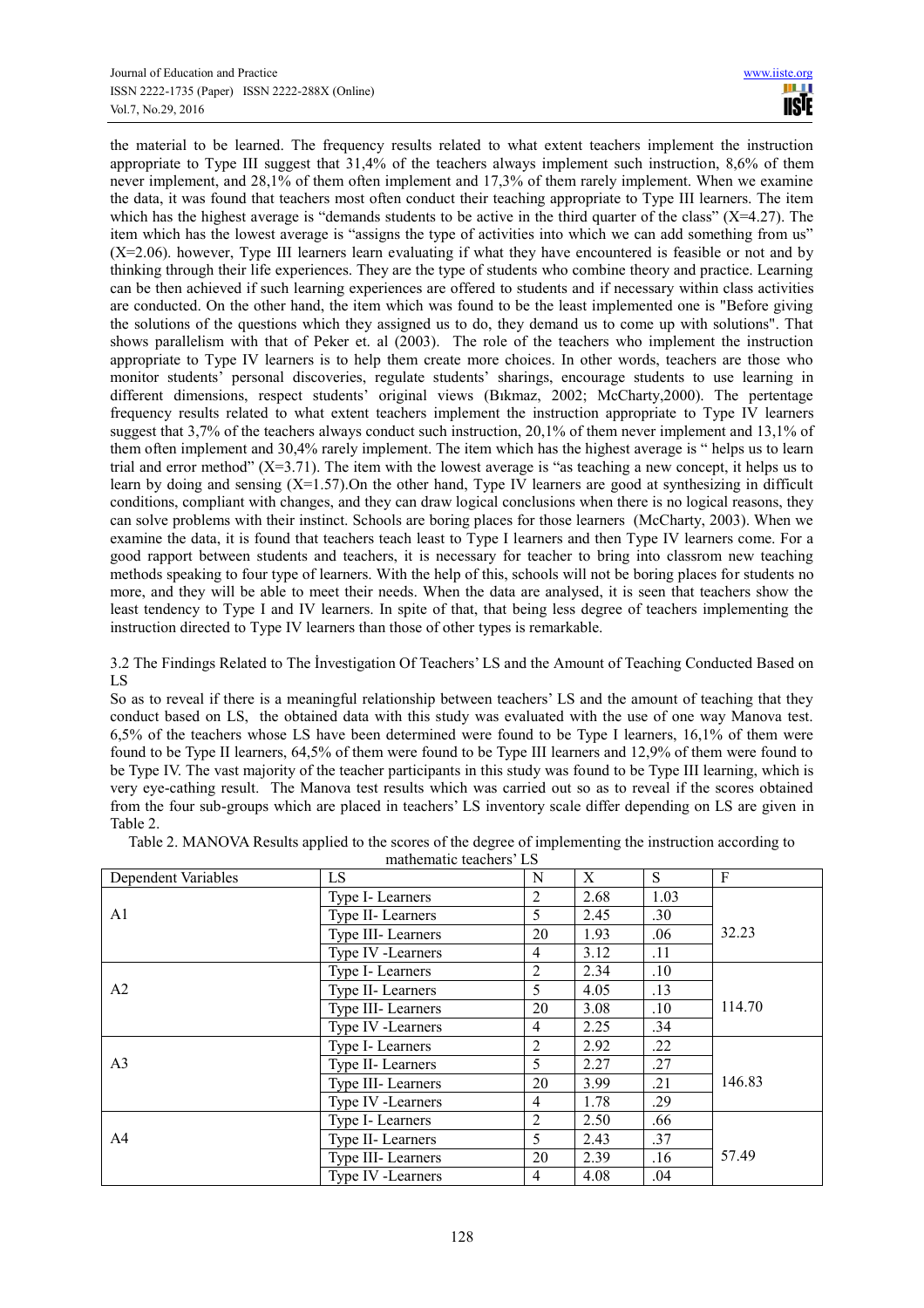When we examine Table 2, those mathematics teachers who have different LS from one another were found to significantly differ from one another with regards to their average scores obtained from four sub-groups which are also given place in teachers' LS inventory. [Wilks Lambda  $(\lambda)$ =.002, F=55.12; p<.05]. That finding shows us that the average score for A1, A2, A3, A4 differs depending on teachers' LS. The MANOVA results related to four sub-groups of the scale suggest that the average scores of implementing the instruction appropriate to Type I learners  $[F=32.23; p<.05]$ , appropriate to Type II learners  $[F=114.7; p<.05]$ , appropriate to Type III learners  $[F=146.83; p<.05]$  and appropriate to Type IV learners  $[F=57.49; p<.05]$  were found to be significantly different. The one way MANOVA analysis suggests that learning style factor affects to what extent tecahers implement the instruction appropriate to individual's LS, that teachers design teaching environments considering mostly their own LS. This result is also supported by the results of some other studies in the literature (Bilgin & Bahar, 2008; Hayes & Allison 1997; Stit-Gohdes 2001). According to these results, we conclude that teachers mostly teach in the way as they learn.

| 56.58<br>1.24<br>45.59<br>Constant<br>Model 1<br>.23<br>$\overline{T3}$<br>1.61<br>$\overline{.23}$<br>$\overline{.23}$<br>.05<br>10.08<br>6.27<br>58.75<br>44.28<br>Constant<br>1.33<br>$\overline{.23}$<br>$\overline{.18}$<br>.08<br>T <sub>3</sub><br>8.01<br>1.66<br>.18<br>4.83<br>$\overline{T1}$<br>3.25<br>$-16$<br>$-13.90$<br>$-4.27$<br>$-22$<br>$-16$<br>62.49<br>1.49<br>41.91<br>Constant<br>$\overline{T3}$<br>1.75<br>4.65<br>.11<br>2.65<br>.23<br>.10<br>.11<br>Model 3<br>$\overline{T1}$<br>$-5.33$<br>$-22$<br>$-19$<br>$-17.43$<br>3.26<br>$-.20$<br>$\overline{T4}$<br>2.64<br>$-13.64$<br>$-.20$<br>$-5.16$<br>$-22$<br>$-19$<br>72.58<br>2.79<br>25.98<br>Constant<br>2.69<br>.10<br>.13<br>T <sub>3</sub><br>4.67<br>1.73<br>.11<br>.23<br>T1<br>$-17.63$<br>3.23<br>$-22$<br>$-20$<br>$-.21$<br>$-5.46$<br>T <sub>4</sub><br>$-14.15$<br>2.61<br>$-5.41$<br>$-.21$<br>$-20$<br>$-.21$<br>DA <sub>2</sub><br>$-3.24$<br>.76<br>$-15$<br>$-4.24$<br>$-14$<br>$-16$<br>67.39<br>3.15<br>21.39<br>Constant<br>T <sub>3</sub><br>4.22<br>1.72<br>2.44<br>.23<br>.09<br>.09<br>$\overline{T1}$<br>$-22$<br>.15<br>$-18.34$<br>3.21<br>$-5.72$<br>$-.21$<br>$-.22$<br>Model 5<br>$\overline{T4}$<br>2.59<br>$-14.16$<br>$-.21$<br>$-5.46$<br>$-22$<br>$-.20$<br>$\overline{DA2}$<br>.77<br>$-14$<br>$-3.98$<br>$-.19$<br>$-5.06$<br>$-.19$<br>DA1<br>2.96<br>.86<br>.13<br>3.47<br>.08<br>.13<br>60.27<br>4.17<br>14.44<br>Constant<br>2.54<br>.23<br>.09<br>T <sub>3</sub><br>4.364<br>1.72<br>.10<br>T1<br>3.20<br>$-5.85$<br>$-.22$<br>$-22$<br>$-18.62$<br>$-.22$<br>T <sub>4</sub><br>2.59<br>$-.21$<br>$-5.67$<br>$-22$<br>$-.21$<br>$-14.64$<br>.16<br>.79<br>DA <sub>2</sub><br>$-4.64$<br>$-14$<br>$-.17$<br>$-3.67$<br>$-.17$<br>.85<br>DA1<br>.13<br>3.57<br>.08<br>.14<br>3.05 | Model   | Variable | B    | St.Er. | $\beta$ | t    | Binary(r) | Partial(r) | $R^2$ |
|-----------------------------------------------------------------------------------------------------------------------------------------------------------------------------------------------------------------------------------------------------------------------------------------------------------------------------------------------------------------------------------------------------------------------------------------------------------------------------------------------------------------------------------------------------------------------------------------------------------------------------------------------------------------------------------------------------------------------------------------------------------------------------------------------------------------------------------------------------------------------------------------------------------------------------------------------------------------------------------------------------------------------------------------------------------------------------------------------------------------------------------------------------------------------------------------------------------------------------------------------------------------------------------------------------------------------------------------------------------------------------------------------------------------------------------------------------------------------------------------------------------------------------------------------------------------------------------------------------------------------------------------------------------------------------------------------------------------------------------------------------------------------------------------------------------------|---------|----------|------|--------|---------|------|-----------|------------|-------|
|                                                                                                                                                                                                                                                                                                                                                                                                                                                                                                                                                                                                                                                                                                                                                                                                                                                                                                                                                                                                                                                                                                                                                                                                                                                                                                                                                                                                                                                                                                                                                                                                                                                                                                                                                                                                                 |         |          |      |        |         |      |           |            |       |
|                                                                                                                                                                                                                                                                                                                                                                                                                                                                                                                                                                                                                                                                                                                                                                                                                                                                                                                                                                                                                                                                                                                                                                                                                                                                                                                                                                                                                                                                                                                                                                                                                                                                                                                                                                                                                 |         |          |      |        |         |      |           |            |       |
|                                                                                                                                                                                                                                                                                                                                                                                                                                                                                                                                                                                                                                                                                                                                                                                                                                                                                                                                                                                                                                                                                                                                                                                                                                                                                                                                                                                                                                                                                                                                                                                                                                                                                                                                                                                                                 | Model 2 |          |      |        |         |      |           |            |       |
|                                                                                                                                                                                                                                                                                                                                                                                                                                                                                                                                                                                                                                                                                                                                                                                                                                                                                                                                                                                                                                                                                                                                                                                                                                                                                                                                                                                                                                                                                                                                                                                                                                                                                                                                                                                                                 |         |          |      |        |         |      |           |            |       |
|                                                                                                                                                                                                                                                                                                                                                                                                                                                                                                                                                                                                                                                                                                                                                                                                                                                                                                                                                                                                                                                                                                                                                                                                                                                                                                                                                                                                                                                                                                                                                                                                                                                                                                                                                                                                                 |         |          |      |        |         |      |           |            |       |
|                                                                                                                                                                                                                                                                                                                                                                                                                                                                                                                                                                                                                                                                                                                                                                                                                                                                                                                                                                                                                                                                                                                                                                                                                                                                                                                                                                                                                                                                                                                                                                                                                                                                                                                                                                                                                 |         |          |      |        |         |      |           |            |       |
|                                                                                                                                                                                                                                                                                                                                                                                                                                                                                                                                                                                                                                                                                                                                                                                                                                                                                                                                                                                                                                                                                                                                                                                                                                                                                                                                                                                                                                                                                                                                                                                                                                                                                                                                                                                                                 |         |          |      |        |         |      |           |            |       |
|                                                                                                                                                                                                                                                                                                                                                                                                                                                                                                                                                                                                                                                                                                                                                                                                                                                                                                                                                                                                                                                                                                                                                                                                                                                                                                                                                                                                                                                                                                                                                                                                                                                                                                                                                                                                                 |         |          |      |        |         |      |           |            |       |
|                                                                                                                                                                                                                                                                                                                                                                                                                                                                                                                                                                                                                                                                                                                                                                                                                                                                                                                                                                                                                                                                                                                                                                                                                                                                                                                                                                                                                                                                                                                                                                                                                                                                                                                                                                                                                 |         |          |      |        |         |      |           |            |       |
|                                                                                                                                                                                                                                                                                                                                                                                                                                                                                                                                                                                                                                                                                                                                                                                                                                                                                                                                                                                                                                                                                                                                                                                                                                                                                                                                                                                                                                                                                                                                                                                                                                                                                                                                                                                                                 |         |          |      |        |         |      |           |            |       |
|                                                                                                                                                                                                                                                                                                                                                                                                                                                                                                                                                                                                                                                                                                                                                                                                                                                                                                                                                                                                                                                                                                                                                                                                                                                                                                                                                                                                                                                                                                                                                                                                                                                                                                                                                                                                                 |         |          |      |        |         |      |           |            |       |
|                                                                                                                                                                                                                                                                                                                                                                                                                                                                                                                                                                                                                                                                                                                                                                                                                                                                                                                                                                                                                                                                                                                                                                                                                                                                                                                                                                                                                                                                                                                                                                                                                                                                                                                                                                                                                 | Model 4 |          |      |        |         |      |           |            |       |
|                                                                                                                                                                                                                                                                                                                                                                                                                                                                                                                                                                                                                                                                                                                                                                                                                                                                                                                                                                                                                                                                                                                                                                                                                                                                                                                                                                                                                                                                                                                                                                                                                                                                                                                                                                                                                 |         |          |      |        |         |      |           |            |       |
|                                                                                                                                                                                                                                                                                                                                                                                                                                                                                                                                                                                                                                                                                                                                                                                                                                                                                                                                                                                                                                                                                                                                                                                                                                                                                                                                                                                                                                                                                                                                                                                                                                                                                                                                                                                                                 |         |          |      |        |         |      |           |            |       |
|                                                                                                                                                                                                                                                                                                                                                                                                                                                                                                                                                                                                                                                                                                                                                                                                                                                                                                                                                                                                                                                                                                                                                                                                                                                                                                                                                                                                                                                                                                                                                                                                                                                                                                                                                                                                                 |         |          |      |        |         |      |           |            |       |
|                                                                                                                                                                                                                                                                                                                                                                                                                                                                                                                                                                                                                                                                                                                                                                                                                                                                                                                                                                                                                                                                                                                                                                                                                                                                                                                                                                                                                                                                                                                                                                                                                                                                                                                                                                                                                 |         |          |      |        |         |      |           |            |       |
|                                                                                                                                                                                                                                                                                                                                                                                                                                                                                                                                                                                                                                                                                                                                                                                                                                                                                                                                                                                                                                                                                                                                                                                                                                                                                                                                                                                                                                                                                                                                                                                                                                                                                                                                                                                                                 |         |          |      |        |         |      |           |            |       |
|                                                                                                                                                                                                                                                                                                                                                                                                                                                                                                                                                                                                                                                                                                                                                                                                                                                                                                                                                                                                                                                                                                                                                                                                                                                                                                                                                                                                                                                                                                                                                                                                                                                                                                                                                                                                                 |         |          |      |        |         |      |           |            |       |
|                                                                                                                                                                                                                                                                                                                                                                                                                                                                                                                                                                                                                                                                                                                                                                                                                                                                                                                                                                                                                                                                                                                                                                                                                                                                                                                                                                                                                                                                                                                                                                                                                                                                                                                                                                                                                 |         |          |      |        |         |      |           |            |       |
|                                                                                                                                                                                                                                                                                                                                                                                                                                                                                                                                                                                                                                                                                                                                                                                                                                                                                                                                                                                                                                                                                                                                                                                                                                                                                                                                                                                                                                                                                                                                                                                                                                                                                                                                                                                                                 |         |          |      |        |         |      |           |            |       |
|                                                                                                                                                                                                                                                                                                                                                                                                                                                                                                                                                                                                                                                                                                                                                                                                                                                                                                                                                                                                                                                                                                                                                                                                                                                                                                                                                                                                                                                                                                                                                                                                                                                                                                                                                                                                                 |         |          |      |        |         |      |           |            |       |
|                                                                                                                                                                                                                                                                                                                                                                                                                                                                                                                                                                                                                                                                                                                                                                                                                                                                                                                                                                                                                                                                                                                                                                                                                                                                                                                                                                                                                                                                                                                                                                                                                                                                                                                                                                                                                 |         |          |      |        |         |      |           |            |       |
|                                                                                                                                                                                                                                                                                                                                                                                                                                                                                                                                                                                                                                                                                                                                                                                                                                                                                                                                                                                                                                                                                                                                                                                                                                                                                                                                                                                                                                                                                                                                                                                                                                                                                                                                                                                                                 |         |          |      |        |         |      |           |            |       |
|                                                                                                                                                                                                                                                                                                                                                                                                                                                                                                                                                                                                                                                                                                                                                                                                                                                                                                                                                                                                                                                                                                                                                                                                                                                                                                                                                                                                                                                                                                                                                                                                                                                                                                                                                                                                                 | Model 6 |          |      |        |         |      |           |            |       |
|                                                                                                                                                                                                                                                                                                                                                                                                                                                                                                                                                                                                                                                                                                                                                                                                                                                                                                                                                                                                                                                                                                                                                                                                                                                                                                                                                                                                                                                                                                                                                                                                                                                                                                                                                                                                                 |         |          |      |        |         |      |           |            |       |
|                                                                                                                                                                                                                                                                                                                                                                                                                                                                                                                                                                                                                                                                                                                                                                                                                                                                                                                                                                                                                                                                                                                                                                                                                                                                                                                                                                                                                                                                                                                                                                                                                                                                                                                                                                                                                 |         |          |      |        |         |      |           |            |       |
|                                                                                                                                                                                                                                                                                                                                                                                                                                                                                                                                                                                                                                                                                                                                                                                                                                                                                                                                                                                                                                                                                                                                                                                                                                                                                                                                                                                                                                                                                                                                                                                                                                                                                                                                                                                                                 |         | DA3      | 1.72 | .67    | .09     | 2.58 | .07       | .09        |       |
| 64.67<br>4.68<br>13.82<br>Constant                                                                                                                                                                                                                                                                                                                                                                                                                                                                                                                                                                                                                                                                                                                                                                                                                                                                                                                                                                                                                                                                                                                                                                                                                                                                                                                                                                                                                                                                                                                                                                                                                                                                                                                                                                              | Model 7 |          |      |        |         |      |           |            |       |
| T <sub>3</sub><br>1.71<br>2.51<br>.23<br>.09<br>4.31<br>.09                                                                                                                                                                                                                                                                                                                                                                                                                                                                                                                                                                                                                                                                                                                                                                                                                                                                                                                                                                                                                                                                                                                                                                                                                                                                                                                                                                                                                                                                                                                                                                                                                                                                                                                                                     |         |          |      |        |         |      |           |            |       |
| T1<br>$-18.83$<br>3.19<br>$-5.90$<br>$-.22$<br>$-22$<br>$-.22$                                                                                                                                                                                                                                                                                                                                                                                                                                                                                                                                                                                                                                                                                                                                                                                                                                                                                                                                                                                                                                                                                                                                                                                                                                                                                                                                                                                                                                                                                                                                                                                                                                                                                                                                                  |         |          |      |        |         |      |           |            |       |
| .16<br>T4<br>$-14.31$<br>2.59<br>$-.21$<br>$-5.53$<br>$-22$<br>$-21$                                                                                                                                                                                                                                                                                                                                                                                                                                                                                                                                                                                                                                                                                                                                                                                                                                                                                                                                                                                                                                                                                                                                                                                                                                                                                                                                                                                                                                                                                                                                                                                                                                                                                                                                            |         |          |      |        |         |      |           |            |       |
| DA <sub>2</sub><br>.83<br>$-4.18$<br>$-19$<br>$-5.05$<br>$-.14$<br>$-19$                                                                                                                                                                                                                                                                                                                                                                                                                                                                                                                                                                                                                                                                                                                                                                                                                                                                                                                                                                                                                                                                                                                                                                                                                                                                                                                                                                                                                                                                                                                                                                                                                                                                                                                                        |         |          |      |        |         |      |           |            |       |
| .15<br>DA1<br>4.78<br>1.19<br>3.99<br>.09<br>.20                                                                                                                                                                                                                                                                                                                                                                                                                                                                                                                                                                                                                                                                                                                                                                                                                                                                                                                                                                                                                                                                                                                                                                                                                                                                                                                                                                                                                                                                                                                                                                                                                                                                                                                                                                |         |          |      |        |         |      |           |            |       |
| DA3<br>.08<br>1.48<br>.68<br>2.18<br>.07<br>.08                                                                                                                                                                                                                                                                                                                                                                                                                                                                                                                                                                                                                                                                                                                                                                                                                                                                                                                                                                                                                                                                                                                                                                                                                                                                                                                                                                                                                                                                                                                                                                                                                                                                                                                                                                 |         |          |      |        |         |      |           |            |       |
| DA4<br>$-2.65$<br>1.29<br>.03<br>$-.09$<br>$-.10$<br>$-2.06$                                                                                                                                                                                                                                                                                                                                                                                                                                                                                                                                                                                                                                                                                                                                                                                                                                                                                                                                                                                                                                                                                                                                                                                                                                                                                                                                                                                                                                                                                                                                                                                                                                                                                                                                                    |         |          |      |        |         |      |           |            |       |

Table 3. The Regression Analysis Results Of The Factors Affecting Students' Math Achievements.

When we examine Table 3, we see that the LS (T1,T3,T4) and (DA1,DA2,DA3,DA4) have significant relationship with secondary school secondary stage students' achievements in mathematics courses  $(R=0.40, R^2=0.16, p<0.01)$ . These five dependent variables have been found to justify 16% of the academic achievement variable. When we examine standardized regression coefficient, the significance order of the variables with regards to their effects on students' academic achievements is as T3, T1, T4, DA2, DA1, DA3, DA4. Considering the obtained data, the obtained regression equation can be suggested as follows; AA=64.66+4.31\*T3-18.83\*T1-14.31\*T4-4.18\*IT+4.78\*DA1+1.48\*DA3-2.65\*DA4. When we examine the significance of regression analysis coefficient,  $T2$  variable was found to have no effect on achievement (p>.01).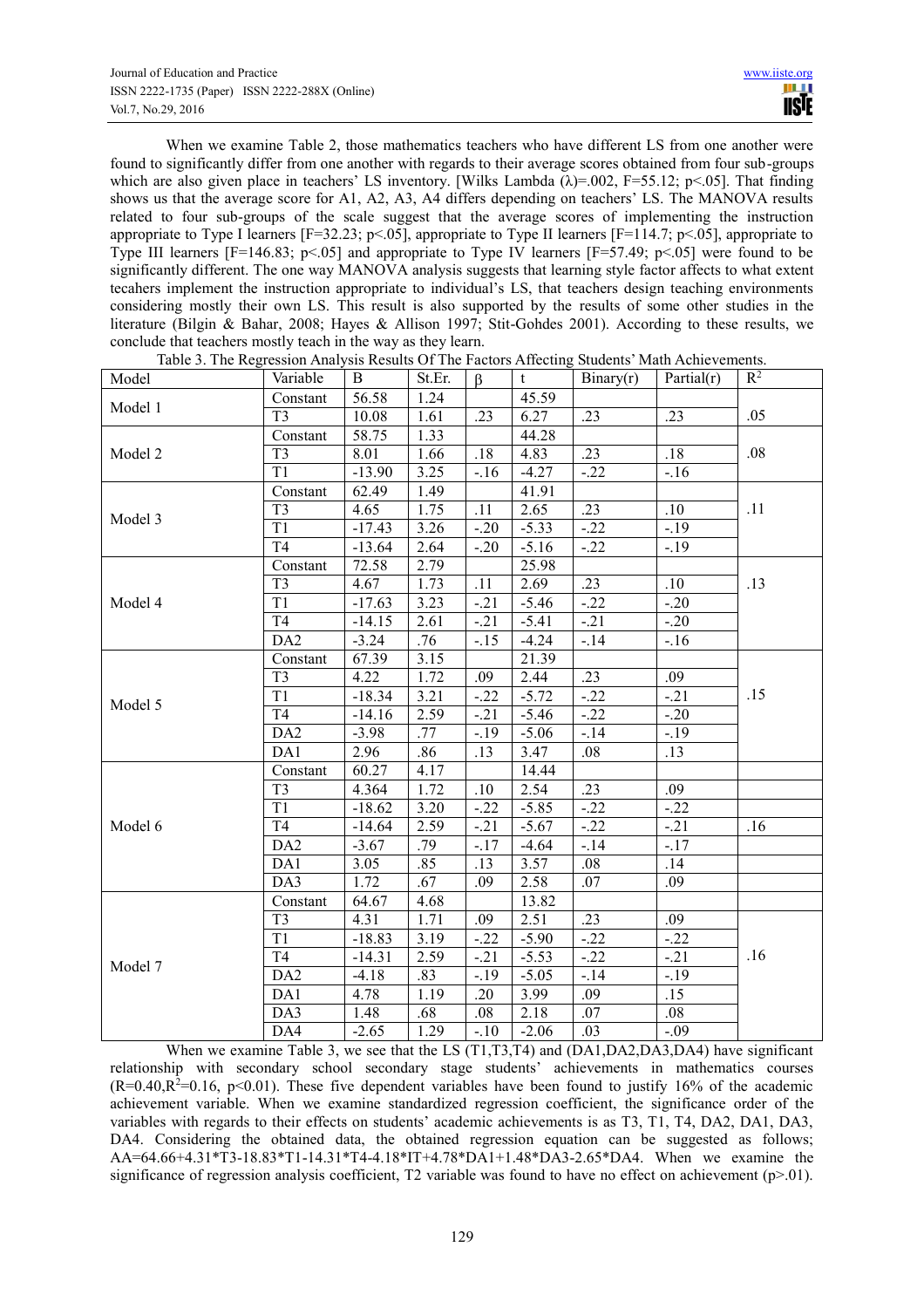When we examine the stages of stepwise regression analysis, 11 % of the 16% total variance of achievement variable justifies the variables on the first three steps. The variables which have the highest contribution to the equation was suggested to be, in order, DA1,T3. It was also found that T3,DA1,DA3 variables have positive contribution to total variance, T1,T4,DA2,DA4 variables have been found to contribute negatively. When we examine the stages of the analysis, academic achievement variable was found to, at the first stage, justify T3 variable by 05% (R=0.23, R<sup>2</sup>=.053), at the second stage, T3,T1 justify by 08% (R=0.28 , R<sup>2</sup>=.08), at the third stage, T3,T1,T4 variables were found to justify by  $11\%$  (R=0.33 ,R<sup>2</sup>=.11), at the fourth stage, T3,T1,T4,DA2 variables were found to justify by 13% ( $R=0.37$ ,  $R^2=13$ ), at the fifth stage, T3,T1,T4,DA2,DA1 variables were found to justify by 14% ( $R=0.39$  , $R^2=15$ ), at the sixth stage, T3,T1,T4,DA2,DA1,DA3 variables were found to justify by 15% (R=0.39, R<sup>2</sup>=.16), at the seventh stage, T3,T1,T4,DA2,DA1,DA3,DA4 variables were found to justify by 16% (R=0.40, R<sup>2</sup>=.16). According the the regression analysis results, T3 variable was found to be the variable affecting students' mathematics achievements the most.

3.3 The Findings Related to and The Common Effect of Students' LS and Teachers' LS on The Students Academic Achievements in Mathematics

Two factor ANOVA test was carried out to test whether students' achievement scores differ depending on the common effect of students' LS and the obtained results were given in Table 4.

| Source    | Sum of Squares | Sd  | Mean of Squares |       |
|-----------|----------------|-----|-----------------|-------|
| <b>TS</b> | 3376.56        |     | 1125.52         | 3.43  |
| LS        | 3082.30        |     | 1027.43         | 3.13  |
| $TS * LS$ | 43892.98       |     | 4876.99         | 14.87 |
| Error     | 224325.32      | 684 | 327.96          |       |
| Total     | 3063348.00     | 700 |                 |       |

|  | Table 4. Two Factor ANOVA Results |  |
|--|-----------------------------------|--|

When we examine the descriptive statistics and Table 4, the score averages of mathematic academic achievement of the students having Type I learning style as a consequence of the instruction implemented by the teachers having Type I TS can be suggested to be  $(X=90.00)$ ; Type II  $(X=65.43)$ , Type III  $(X=83.69)$  and Type IV (X=52.00). The score averages of mathematic academic achievement of the mathematics teachers having Type II TS, the students having Type I LS is  $(X=54.00)$ , Type II is  $(X=76.16)$ , Type III is  $(X=47.88)$  and Type IV is (X=45.33). The score averages of mathematic academic achievement of the mathematics teachers having Type III TS, and the students having Type I LS is (X=43.97), Type II is (X=59.03), Type III is (X=72.20); and Type IV is (X=49.13). The score averages of mathematic academic achievement of the mathematics teachers having Type IV TS, and the students having Type I LS is  $(X=36.25)$ , Type II is  $(X=61.58)$  and Type III is  $(X=68.29)$  and Type IV is  $(X=82.50)$ . Besides, the ANOVA results suggest that there is a significant difference with regards to the TS (F=3.43; p<.05) and LS (F=3.13; p<.05) of academic achievement means. The obtained data with this study suggests that teachers' TS and learners' LS are significantly effective in mathematics achievements. It was also found that the common effect of LS and TS on mathematics achievements are significant ( $F=14.87$ ;  $p<.05$ ).

3.4 The Relationship Between Teachers' TS and The Students Whose LS Match/Does Not Match With Those Of Teachers'

The students were investigated in two groups as those whose LS match or do not match with dominant styles of teachers and then independent groups t-test was conducted to reveal if the achievements of these groups are significantly different and the obtained data was given in Table 5.

Table 5 The Correlation Between Teachers' Teaching Programmes Matching With Students' LS and Students'

Academic Achievement Means.

|               | Academic Achievement |         |                             |     |                 |  |  |
|---------------|----------------------|---------|-----------------------------|-----|-----------------|--|--|
|               |                      | $\%$    |                             | sd  |                 |  |  |
| `onsistencv   | 405                  | cπ<br>ر | 21.04                       | 698 | $\Omega$<br>- 1 |  |  |
| Inconsistency | 295                  | 42.1    | 1 <sub>2</sub><br>⇁<br>ر 1. |     |                 |  |  |

The analysis carried out suggests that there is a significant relationship between teachers' TS and students' LS and students' academic achievements if they match with one another ( $t = -11.92$ ,  $p < 01$ ). It was found that if teachers implement the instruction based on students' LS, students' achievements are higher. The results obtained with this study has parallelism with those of some other studies in the literature (Chen& Ford,2001; Dinçola, Temel, Oskay, Erdoğan and Yılmaz,2011; Doming,1979; Felder 1995; Jones,1997; Kinsella, 1995; Muro, Terry, 2007; Nelson 1995; Spolsky 1989; Willing, 1988).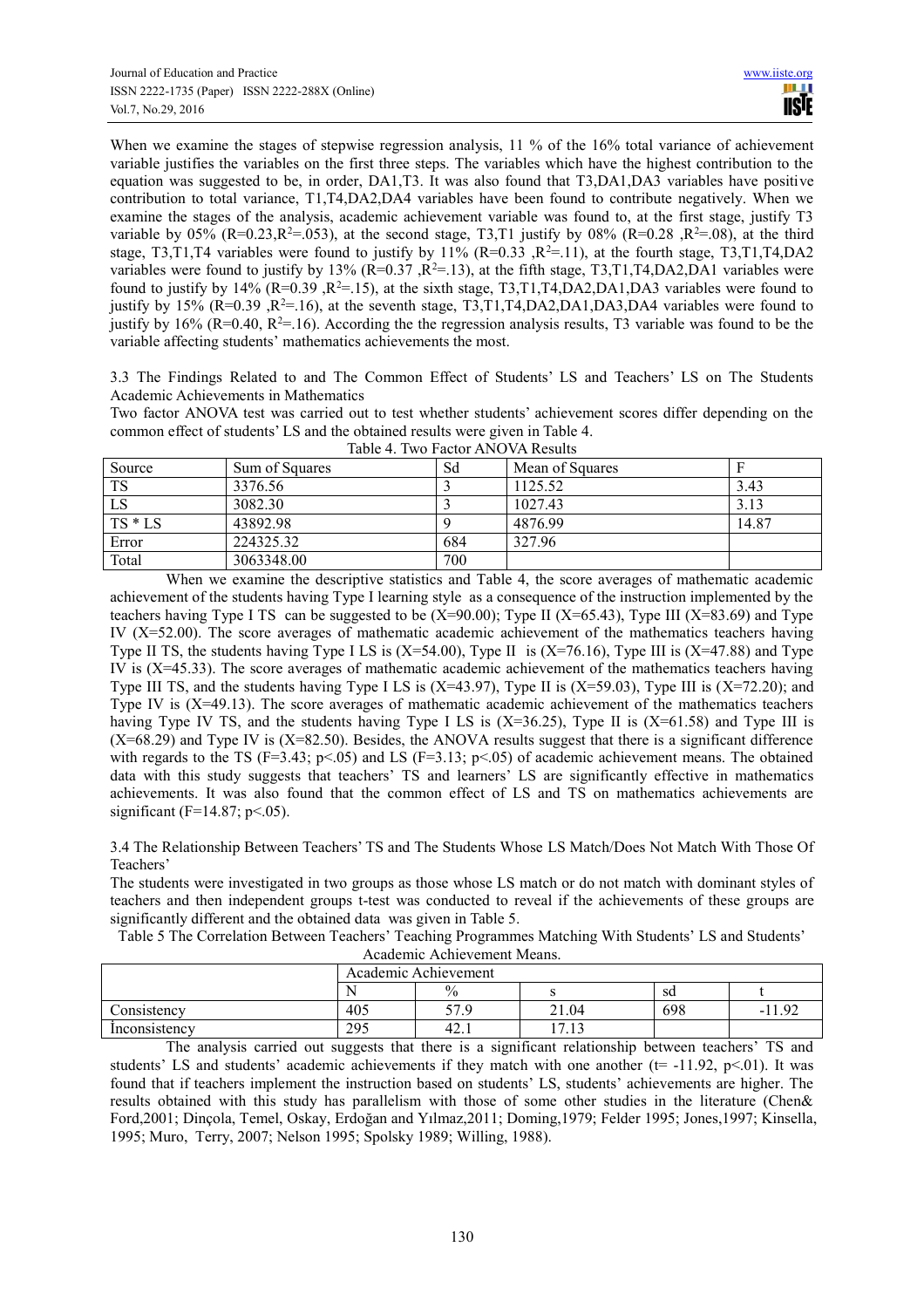# **3. Conclusions and Implications**

In consideration of the data obtained with this study, it is found that secondary school mathematics teachers implement the instruction appropriate to Type III learner the most and for Type I learners the least. It was also found that there is a relationship between the learning styles that teachers have and the teachers' degree of instruction implementation based on learning styles and teachers mostly design the teaching atmosphere depending on their own learning styles. As a result of the investigation carried out to reveal to what extent the teachers' degree of instruction implementation based on learning styles and its effects on students' achievement in mathematics course, it was found that students' learning styles (T1, T3, T4) and the amount of instruction implemented based on their learning styles (BT, İT, ÜT, DT) were closely related to students' mathematics academic achievements. The results suggest that T3 "Type III learning style" was found to be the most effective variable and "Type IV learning style" was found to be the least effective variable in mathematics academic achievement. It was identified that there was a statistically meaningful relationship between to conform the teaching styles of mathematics teachers in mathematics teaching with students' learning styles and averages of mathematics academic achievements and if students are taught considering their learning styles, their achievements also will increase. The results obtained with this study indicated that teachers are far away from implementing the instruction appropriate to their students learning styles, teachers implement the instruction appropriate to their own learning style by seeing their own learning way as the best teaching way and in parallel with the students who has learning style matching with learning style of teacher are more successful. The importance of educating teachers who considering individual differences of students rather than appropriate instruction curriculum is highly major to be caught up with standards of developed countries in mathematic achievement. The student's style of learning and teacher's style of teaching which consist of the parts of an equation are resulted in failure or achievement in mathematic. Mathematic instruction curriculum that put into practice in 2004 basically admitted the principle of "each child can learn mathematic". Now that each child can learn mathematic, mathematic should be presented considering individual differences and learning styles in the teaching atmosphere of mathematic. So we think that teachers and pre service teachers should be trained about the subject of how they implement mathematic instruction by using models based on learning styles.

#### **References**

- Aşkar, P. & Akkoyunlu, B. (1993). Kolb Öğrenme Stili Envanteri. [Kolb Learning Style Inventory] *Eğitim ve Bilim,* (87), 37-47.
- Babadoğan. C. (2000). Öğretim Stili Odaklı Ders Tasarımı Geliştirme. [Teaching Styles Oriented Course Design Development] *Milli Eğitim Dergisi*, 147, 61-63.
- Baleghizadeh, S. & Shakouri, M. (2015). Investigating the relationship between teaching styles and teacher selfefficacy among some Iranian ESP university instructors. *Innovations in Education and Teaching International,* DOI: 10.1080/14703297.2015.1087329
- Bıkmaz, H. F. (2002). Translation: Bernice McCarty, educational leadership. *Ankara Üniversitesi Eğitim Bilimleri Fakültesi Dergisi*, (34),1-2,
- Bilgin, İ. & Bahar, M. (2008). Sınıf öğretmenlerinin öğretme ve öğrenme stilleri arasındaki ilişkinin incelenmesi. [Investigation of the Relationship Between Teaching and Learning Styles of Primary School Teachers]. *Gazi Üniversitesi, Gazi Eğitim Fakültesi Dergisi*, 28(1), 19-38.
- Borg. M. O. & Stranahan. H. A. (2002). Personality type and student performance in upper level economics courses: The importance of race and gender. *Journal of Economic Education.* 33(1). 3-14.
- Brandt, R. (1990). On Learning Styles: A Conversation with Pat Guild. *Educational Leadership,* 48(2), 10-13.
- Chen S.& Ford. N (2001). Matching/mismatching revisited: an empirical study of learning and teaching styles. *British Journal of Educational Technology.* 32 (1), 5-22(18)
- Dinçola, S., Temel, S., Oskay,Ö., Erdoğan, Ü.& Yılmaz, A. (2011). The effect of matching learning styles with teaching styles on success. *Procedia Social and Behavioral Sciences 15 854–858*
- Doming, G. (1979). Interactive effects of achievement orientation and teaching style on academic achievement. *ACT Research Report, 39,* 1-9.
- Ekici, G. (2003). *Öğrenme Stiline Dayalı Öğretim ve Biyoloji Dersi Öğretimine Yönelik Ders Planı Örnekleri.*  Gazi Kitabevi, Ankara.
- Felder. R.M. (1995) Learning and teaching styles in foreign and second language education. *Foreign Language Annals* 28.1: 21–31.
- Gilakjani, P.A. (2012). A Match or Mismatch Between Learning Styles of the Learners and Teaching Styles of the Teachers. Modern Education and Computer Science in MECS Retrieved 4 February 2014 from <http://www.mecspress.org >.
- Hayes. J.& Allinson. C. W. (1997). Learning Styles and Training and Development in Work Settings: Lessons from Educational Research. *Educational Psychology* (17). 1-2.185-193.
- Hsieh, S. W., Jang, Y. R., Hwang, G. J., & Chen, N. S. (2011). Effects of teaching and learning styles on